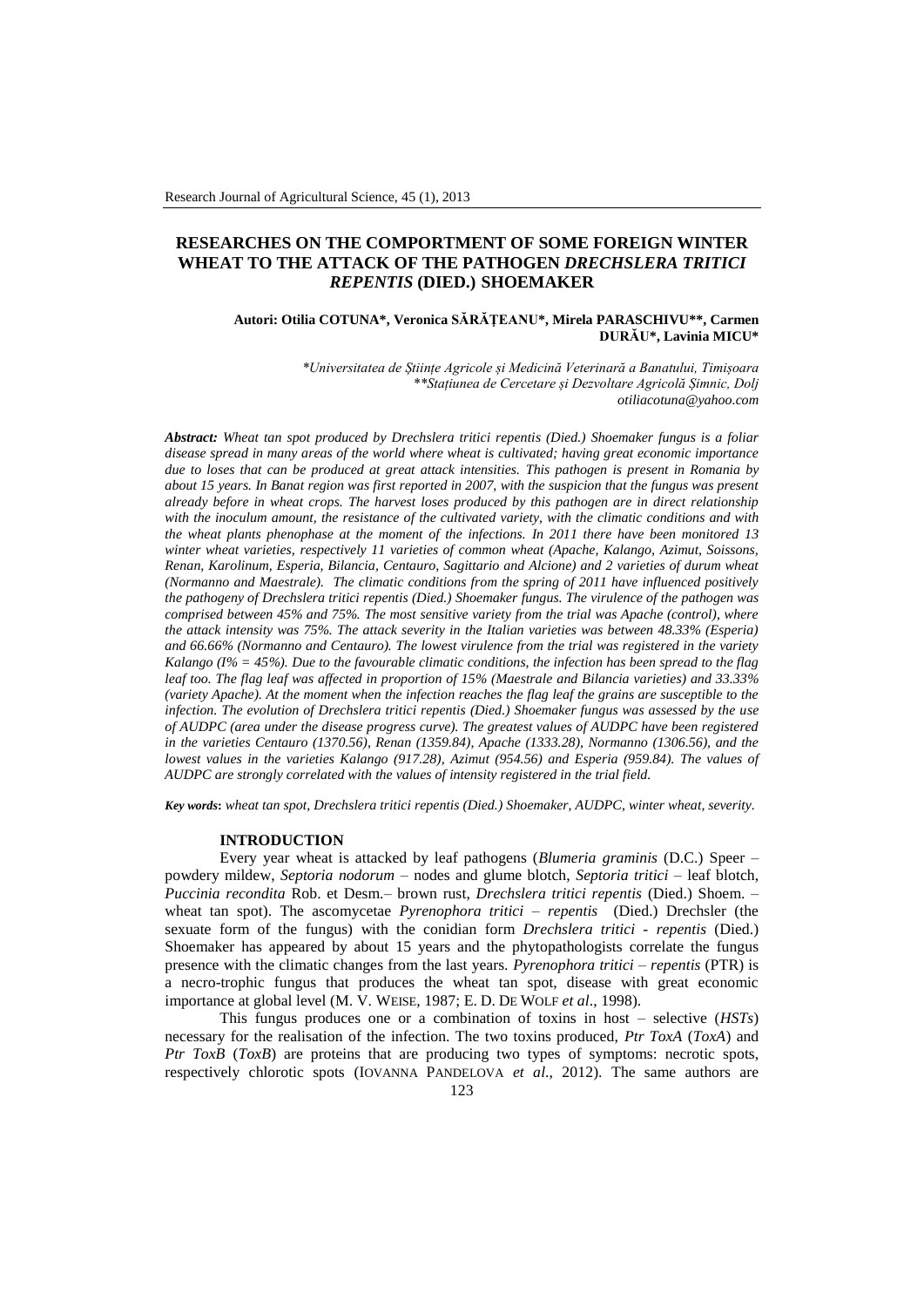supporting the hypothesis that the necro-trophic fungi are exploiting the defense responses of the plant with the purpose of inducing the cells death having as beckground the idea that the perception of the host selective toxins leads to the activation of the defence reactions.

The most numerous races of PTR are producing frequently necrosis symptoms, associating it with *ToxA* or *Ptr necrosis toxin* (L. M. CIUFFETTI *et al*., 1998; G. M. BALLANCE *et al*., 1989; H. ZHANG *et al*., 1997). The necrosis symptom is associated with *ToxB* (J. P. MARTINEZ *et al*., 2001; S. E. STRELKOV *et al*., 1999).

In the last years, the virulence of the fungus has increased due to the wheat cultivation in more intensive systems than in past due to the great demand of food but also to the insufficient surfaces of arable land. Thus, the increased incidence of this fungus is mainly correlated with the wheat cultivation in "no tillage" crop system and in monoculture (S. NAGARAJAN, J. KUMAR, 1998; M. GINKEL, S. RAJARAM, 1998).

The harvest loses caused by this fungus are in direct relationship with the inoculus amount, with the climate conditions, the resistance of the cultivated variety and the phenophase of the wheat at the moment of the infection (E. DUVEILLER, L. GILCHRIST, 1994; T. D. MURRAY *et al*., 2009).

In this study are presented the results obtained in 2011, when there were monitored 13 winter wheat varieties, respectively 11 varieties of common wheat (Apache, Kalango, Azimut, Soissons, Renan, Karolinum, Esperia, Bilancia, Centauro, Sagittario and Alcione) and two varieties of durum wheat (Normanno and Maestrale). The behaviour of the winter wheat varieties to the attack of *Drechslera tritici repentis* (Died.) Shoemaker has been evaluated with AUDPC method (area under the disease progress curve).

In Banat region, the infections produced by this fungus starts at the beginning of April, depending by the climatic conditions and is manifested in generally by necrosis. The fungus is very aggressive, the infection is getting expanding fast, being difficult to control it even there are applied fungicides.

### **MATERIAL AND METHODS**

The comportment of the winter wheat to the attack of the fungus *Drechslera tritici – repentis* (Died.) Schoemaker, has been studied in a field plot set in the Didactic Station of the Banat's University of Agricultural Sciences and Veterinary Medicine from Timişoara during October 2010 – June 2011. The biologic material used is represented by 13 foreign winter wheat varieties (originating from France, Spain, Italy and Austria) and two varieties of durum wheat. During this period there have been registered the climatic data registered at the Meteorological Station of the Phytosanitary Direction from Timişoara. The experimental field has been set after the method of the randomized blocks with three replicates. The size of a plot has been  $7 \text{ m x 1 m} (7 \text{ m}^2)$ .

The attack frequency has been set with a metric frame (50 cm x 50 cm), taking in account the relative value of the attacked plants' number in report with the total number of the analysed plants or organs. The first registration regarding the virulence has been made on 9th May 2011. The evaluation of the attack intensity has been done visually in four stages at every 10 days among the observations. The severity of the attack has been appreciated on  $0 - 9$  scale (SAARI *et* PRESCOTT, 1975), where a unit represents 10% from the surface of the plants affected by pathogen.

The area under the disease progress curve (AUDPC) has been calculated using the Shaner and Finney (1977):

AUDPC =  $\Sigma$  [{Yi + Y (i + 1)/2 x (t(i+1) – ti)]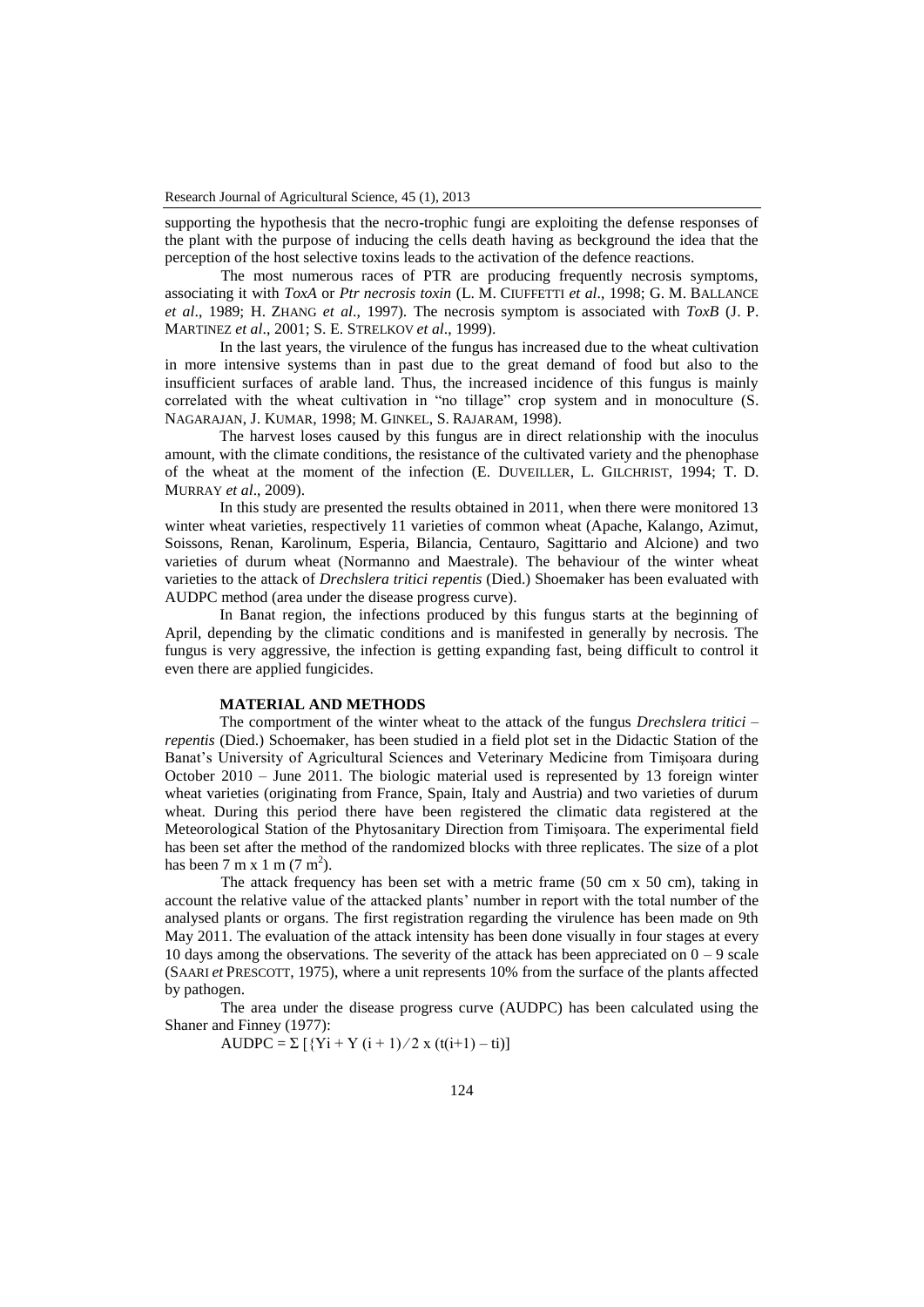where: Yi = the disease level ti;  $t(i+1) - t$  = the time in days between two secquential registrations of the disease.

The AUDPC gives the quantitative measure of the epidemic development and the disease intensity and can be used in the appreciaiton of the attack evolution.

The data have been analysed with the variance analysis.

### **RESULTS AND DISCUSSIONS**

Wheat tan spot (PTR) is an extremely severe disease when is applied the monoculture and there where the farmers are applying "no tillage" technologies, due to the great amounts of organic matter that are remaining at the soil surface and are carrying the fructifications of the fungus responsible for the appearance of the disease (ERIK DE WOLF, 2008).

In the climatic conditions of Banat region the fungus is manifesting a great agressivity (reaching even 100% plants with symptoms) and the virulence reaches 80% in some situations, especially in the case of the sensitive varieties.

The development of *Drechslera tritici-repentis* (DTR) has been monitored in 2011 in 13 foreign winter wheat varieties there being analysed mainly their comportment to the attack of the pathogen. The varieties selected for this comparative trial are for common wheat (11) and durum wheat (2). From the total 13 analysed wheat varieties (Apache, Esperia, Bilancia, Normanno, Centauro, Sagittario, Alcione, Maestrale, Azimut, Renan, Karolinum, Kalango, Soissons) 7 are from Italy produced by *Societa Produttori Sementi S.p.A. Bologna* (Esperia, Bilancia, Normanno, Centauro, Sagittario, Alcione, Maestrale). The Italian varieties are highly productive and are manifesting a good resistance to pathogens. The first visible symptoms have appeared at the end of April on the basal leaves. The observations were done in four stages. The first observation was realised at  $9<sup>th</sup>$  May 2011 and the last on 10 June 2011. The evaluation of the attack intensity was realised visually at every 10 days. The virulence of the fungus on the flag leaf vas registered at the last observation.

The average daily temperatures registered have favoured the pathogen biology. The average temperatures registered during the analysis period were comprised between 13.1  $^{\circ}$ C (April) and 22.04  $^{\circ}$ C (June) and the maxim ones between 20.4  $^{\circ}$ C (April) and 29.8  $^{\circ}$ C (June). The mycelium and the spores are germinating at a wide temperature interval  $(5 - 35 \degree C)$ , from here resulting the great virulence of the fungus. The maturation of the perithecia (sexuate fructifications) takes place in the temperature interval of  $5 - 20$  °C, the optimum being comprised between  $15 - 18^{\circ}$ C (WRIGHT and SUTTON, 1990). The pathogeny of *Drechslera tritici – repentis* is optimal at temperature comprised between  $20 - 28$  °C. Regarding the rainfall amount there were registered differences in comparison with the annuale average, thus in April there was registered a rainfall defficit of 23,6 mm and in May an excess of 12.9 mm in comparison with the average. Both temperatures and rainfalls have been favourable to the development of the fungus *Pyrenophora tritici - repentis* (PTR), the attack intensity in the comparative trials reaching to 75% in the control Apache variety (Table 1).

The typical symptom with that the fungus has manifested in field has necrosis, thus the necrosis is one of the symptoms produced by many races of PTR and it is associated with the production of the PTR toxA and ToxA. Recent researches show that ToxA has been detected in the cytoplasm and chloroplasts of the cells sensitive to ToxA, and the gene responsible for the induction the necrosis was found in cytoplasm. These results suggest an intracellular presence for ToxA (V. A. MANNING, L. M. CIUFFETTI, 2005; V. A. MANNING *et al*., 2008; J. D. FARIS *et al*., 2012).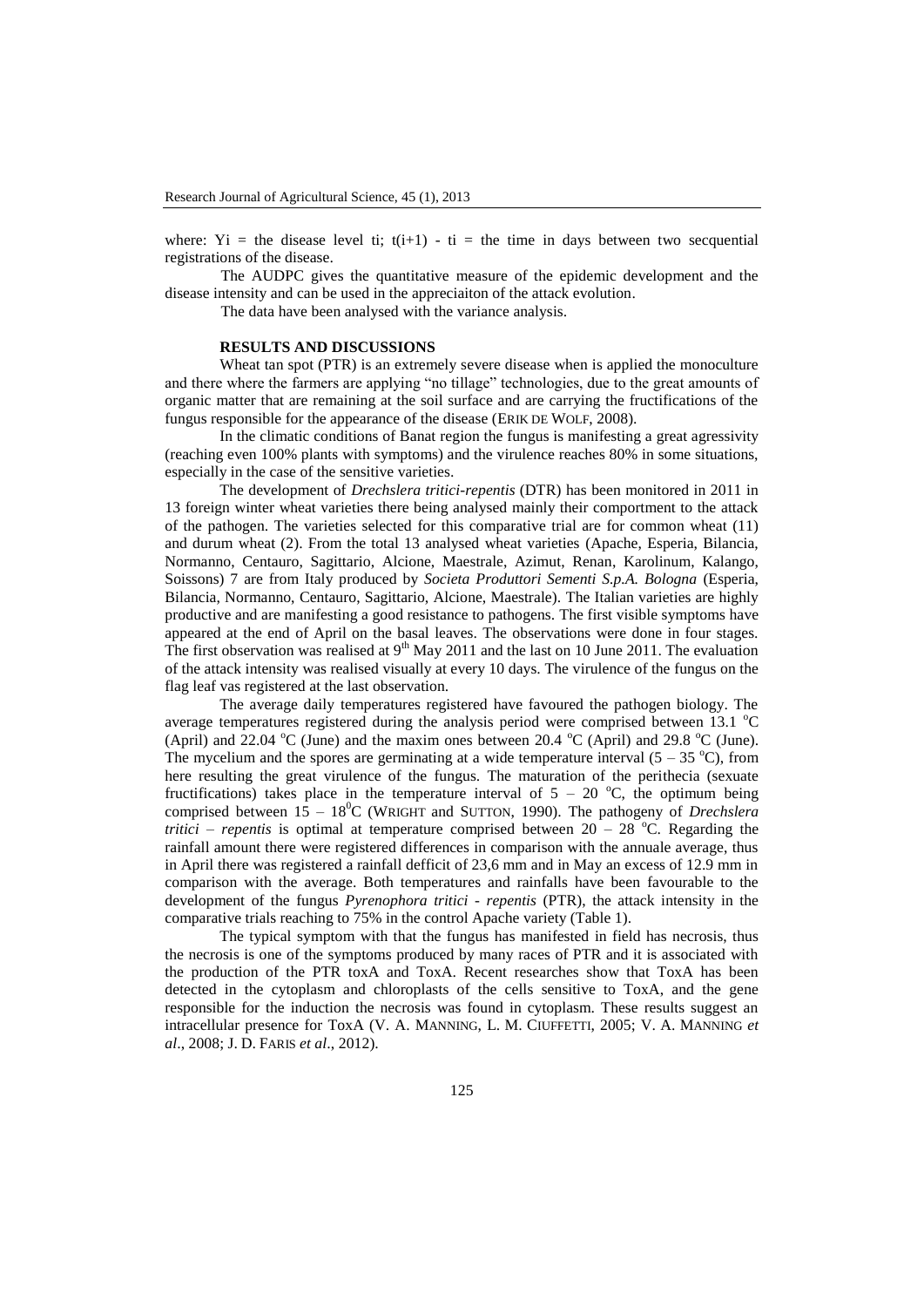| No.            | Variety    |            | Attack intensity (I%) at: | I% attack on | <b>AUDPC</b> |            |         |
|----------------|------------|------------|---------------------------|--------------|--------------|------------|---------|
|                |            |            |                           | flag leaf    |              |            |         |
|                |            | 09.05.2011 | 19.05.2011                | 29.05.2011   | 10.06.2011   | 10.06.2011 |         |
| $\mathbf{1}$   | Apache     | 8.33       | 18.66                     | 37.00        | 75.00        | 33.33      | 1333.28 |
|                | (martor)   |            |                           |              |              |            |         |
| 2              | Esperia    | 11.66      | 24.33                     | 34.33        | 48.33        | 26.66      | 959.84  |
| 3              | Bilancia   | 14.33      | 28.33                     | 40.00        | 53.66        | 15.00      | 1087.84 |
| $\overline{4}$ | Normanno   | 15.00      | 30.00                     | 39.00        | 66.66        | 21.66      | 1306.56 |
|                | (durum)    |            |                           |              |              |            |         |
| 5              | Centauro   | 19.00      | 28.33                     | 39.33        | 66.66        | 30.00      | 1370.56 |
| 6              | Sagittario | 15.00      | 34.33                     | 40.00        | 59.33        | 23.33      | 1189.28 |
| 7              | Alcione    | 17.33      | 31.00                     | 44.00        | 62.33        | 25.00      | 1274.56 |
| 8              | Maestrale  | 20.00      | 26.00                     | 37.66        | 57.33        | 15.00      | 1237.28 |
|                | (durum)    |            |                           |              |              |            |         |
| 9              | Azimut     | 10.33      | 21.33                     | 28.33        | 49.33        | 20.00      | 954.56  |
| 10             | Renan      | 23.33      | 37.00                     | 42.66        | 61.66        | 30.00      | 1359.84 |
| 11             | Karolinum  | 14.33      | 26.00                     | 35.00        | 55.00        | 21.00      | 1109.28 |
| 12             | Kalango    | 12.33      | 25.33                     | 31.00        | 45.00        | 18.33      | 917.28  |
| 13             | Soissons   | 14.00      | 21.00                     | 27.33        | 49.00        | 16.00      | 1008.00 |
| Average        |            | 14.997     | 27.049                    | 36.587       | 57.637       | 22.716     | 1162.2  |

The dynamics of the intensity attack of the fungus *Drechslera tritici – repentis* in winter wheat in 2011

In 2011 the amplitude of the virulence (I%) of the attack of the fungus *Drechslera tritici repentis* in the monitored varieties of winter wheat was comprised between 45% (Kalango variety) and 75% (Apache variety, control). The control Apache variety was chose because it presents a greater sensitivity to the attack of this pathogen (Table 1). The flag leaf was affected by the pathogen with 15% (Bilancia variety) and 33.33% (Apache). When the flag leaf is attacked, the danger of grains infection is great. The average of the virulence of the attack per trial was comprised between 14,997% at the first registration and 57,637% at the last observation data. The average severity of the attack at flag leaf for the entire comparative trial was 22.716% (Table 1).

The evaluation of the virulence of the pathogen was realised with the AUDPC method. For the calculation of the area under the disease progress curve are necessary repeated evaluations of the disease incidence. If the evaluation period is well defined, sometimes can be used at least two evaluations to offer most of the pieces of information resulted from the calculations of AUDPC (M. J. JEGER, S. L. H. VILJANEN – ROLLINSON, 2000). Thus, in the calculation AUDPC are introduced all the data from the appearance of the pathogen in crop till to the end of the epidermis, there being added the number of the days among the observations. The progress of the disease for the 13 varieties analysed as AUDPC values is presented in Table 1.

The average value of AUDPC was 1162.2. The lowest level of AUDPC was determined in Kalango variety respectivelly 917.28, and the highest in the Centauro (1370,56). Some varieties had AUDPC values greater than 1300, respectivelly Renano and Normanno varieties. There was noticed that from the point of view of the AUDPC, the most attacked variety Centauro, not the control Apache. This was happened because the attack intensity at the first observation was greater in the case of Centauro (19%) in comparison with Apache that has been attacked with an intensity of 8.33%.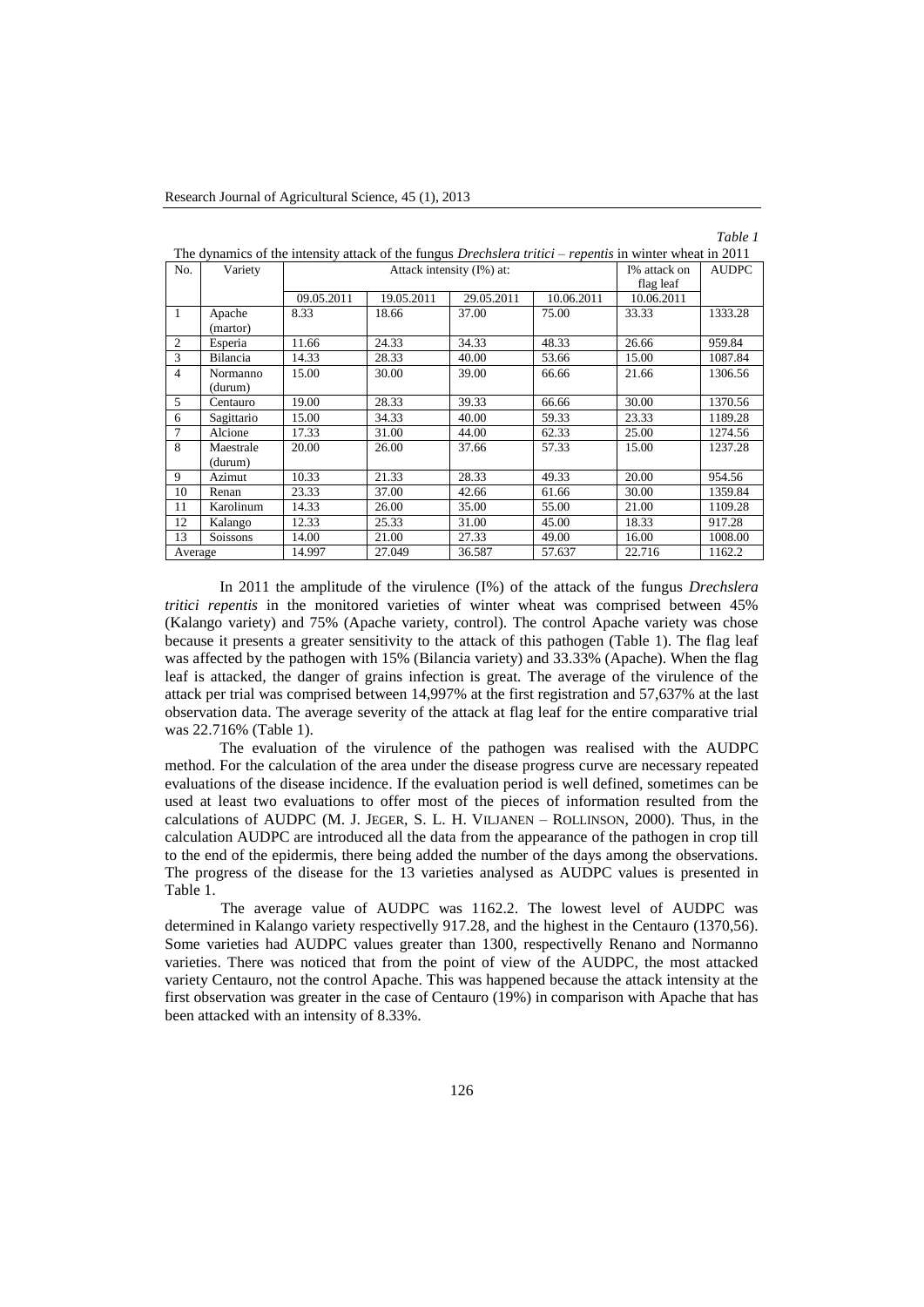# *Table 2*

| No.                                                               | Variety           | <b>AUDPC</b> | Diferenta fată de: |           | Significance of the<br>difference in comparison |         |  |  |  |
|-------------------------------------------------------------------|-------------------|--------------|--------------------|-----------|-------------------------------------------------|---------|--|--|--|
|                                                                   |                   |              |                    |           | with:                                           |         |  |  |  |
|                                                                   |                   |              | control            | Average   | control                                         | average |  |  |  |
| 1                                                                 | Apache (martor)   | 1333.28      |                    | 171.12    |                                                 |         |  |  |  |
| $\overline{2}$                                                    | Esperia           | 959.84       | $-373.44$          | $-202.32$ | 00                                              |         |  |  |  |
| 3                                                                 | Bilancia          | 1087.84      | $-245.44$          | $-74.32$  |                                                 |         |  |  |  |
| $\overline{4}$                                                    | Normanno (durum)  | 1306.56      | $-26.72$           | 144.4     |                                                 |         |  |  |  |
| 5                                                                 | Centauro          | 1370.56      | 37.28              | 208.4     |                                                 |         |  |  |  |
| 6                                                                 | Sagittario        | 1189.28      | $-144.00$          | 27.12     |                                                 |         |  |  |  |
| 7                                                                 | Alcione           | 1274.56      | $-58.72$           | 112.4     |                                                 |         |  |  |  |
| 8                                                                 | Maestrale (durum) | 1237.28      | $-96.00$           | 75.12     |                                                 |         |  |  |  |
| 9                                                                 | Azimut            | 954.56       | $-378.72$          | $-207.6$  | 00                                              |         |  |  |  |
| 10                                                                | Renan             | 1359.84      | 26.56              | 197.68    | ۰                                               |         |  |  |  |
| 11                                                                | Karolinum         | 1109.28      | $-224.00$          | $-52.88$  |                                                 |         |  |  |  |
| 12                                                                | Kalango           | 917.28       | $-416.00$          | $-244.88$ | 00                                              |         |  |  |  |
| 13                                                                | Soissons          | 1008.00      | $-325.28$          | $-154.16$ | $\theta$                                        |         |  |  |  |
|                                                                   | Average           | 1162.166     |                    |           |                                                 |         |  |  |  |
| LSD $5\% = 251.391$ : LSD $1\% = 341.697$ : LSD $0.1\% = 457.630$ |                   |              |                    |           |                                                 |         |  |  |  |

The area under the disease progress curve (AUDPC) in a comparative trial of winter wheat attacked by *Drechslera tritici – repentis* fungus in 2011

The statistical analysis of AUDPC values shows that the differences in comparison with the control have been significantly negative for the variety Soissons (Table 2). In comparison with the experience average the differences are insignificant from statistical point of view. The great values of AUDPC are in close relationship with the virulence values registered in the comparative trial. The agressivity of the fungus was maximal in 2011. The primary infections are injuring the young plants being able to affect the harvest (K. H. WRIGHT *et* J. C. SUTTON, 1990). In the conditions of the climate from Banatului Plain the fungus *Pyrenophora tritici – repentis* (PTR) appears early in crops, sometimes even at the beginning of April, than advancing rapidly at the leaves from the upper levels, mainly during the maturation of the grain (R. G. REES şi G. J. PLATZ, 1983). All the varieties from the comparative trial have manifested increased sensitivity to the attack of the fungus, mostly the Italian ones. The 13 monitored varieties are highly productive and often cultivate in Banatului Plain, but they are manifesting high sensitivity to this pathogen of the cereals, there being necessary to apply treatments for the disease control.

### **CONCLUSIONS**

1. The great values of AUDPC for the 13 analysed winter wheat varieties are evidencing the great virulence of the pathogen *Drechslera tritici-repentis* in 2011;

2. The variance analysis shows negative differences of the AUDPC values for the varieties Esperia, Azimut and Kalango; the differences are insignificant in comparison with the average of the experience;

3. None varieties has manifested resistance for the attack of the *Pyrenophora tritici repentis* fungus for the climatic conditions of the spring of 2011, with strong alternances among the rainy days, cool and dry.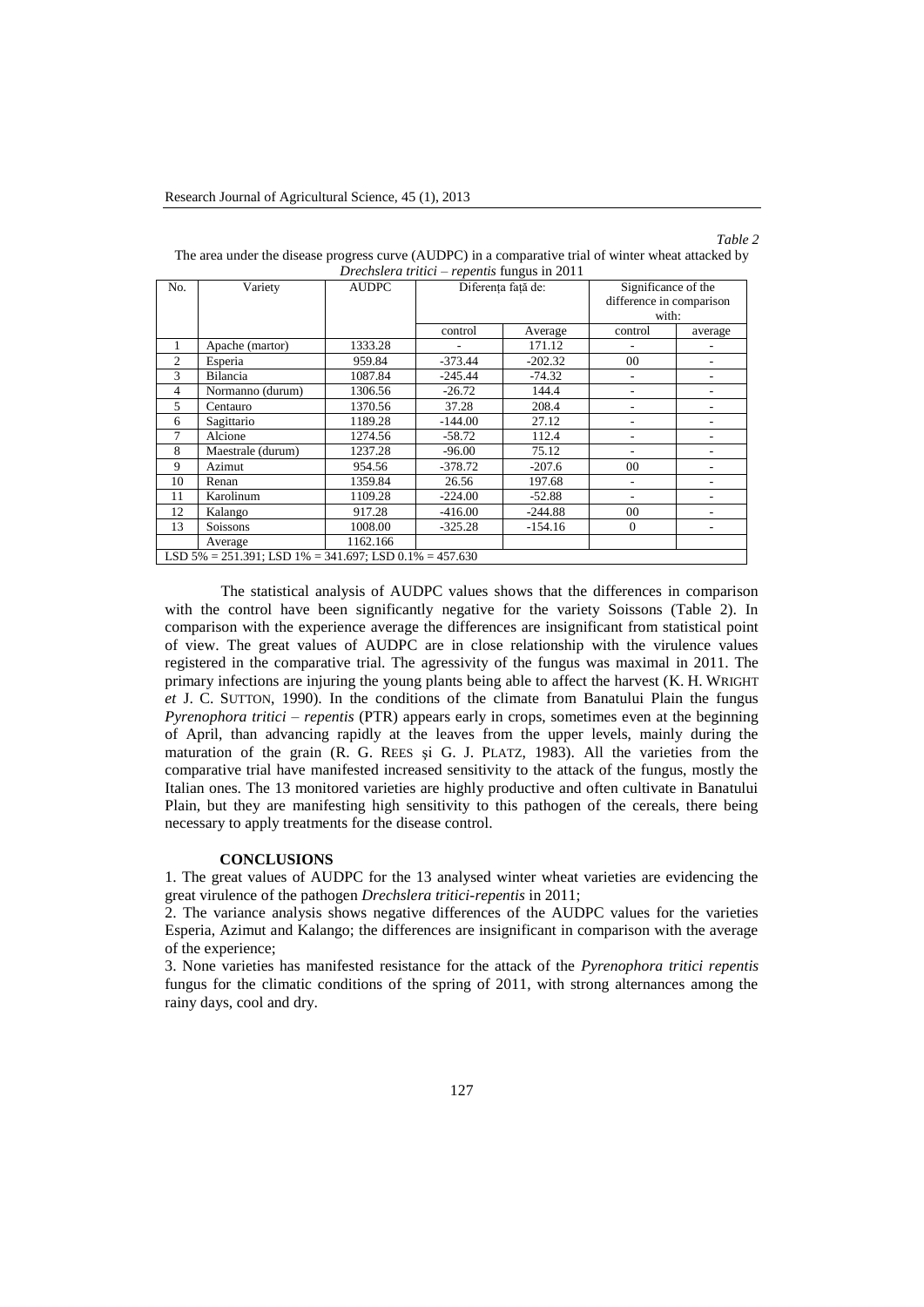#### **BIBLIOGRAPHY**

- 1. BALLANCE G. M., LAMARI L., BERNIER C. C., 1989 *Purification and characterization of a host selective necrosis toxin from Pyrenophora tritici – repentis*. Physiol. Mol. Plant Pathol. 35: 203 – 213.
- 2. CIUFFETTI L. M., FRANCL L.J., BALLANCE G. M., BOCKUS W. W., LAMARI L., ET AL., 1998 *Standardization of toxin nomenclature in the Pyrenophora tritici – repentis/wheat interaction*. Can J. Plant Pathol. 20: 421 – 424.
- 3. DUVEILLER E., GILCHRIST L., 1994 *Productions constraints due to Bipolaris sorokiniana in wheat: current situation and future prospects.* In D. Saunders & G. Hettel, eds. Proc. Wheat in the warmer areas, rice/wheat systems, Nashipur, Dinajpur, Bangladesh, 13 – 16 feb. 1993, p. 343 – 352.
- 4. DE WOLF E. D., EFFERTZ R. J., ALI S., FRANCL L. J., 1998 *Vistas of tan spot research*. Can J. Plant Pathol., 20: 349 – 444.
- 5. DE WOLF ERICK, 2008 *Tan spot*, Agricultural Experiment Station and Cooperative Extension Service, EP – 134, Kansas State University, disponibil p[e www.oznet.ksu.edu.](http://www.oznet.ksu.edu/)
- 6. FARIS J. D., ZHANG Z., LU H., LU S., REDDY L., et al., 2010 *A unique wheat disease resistance – like gene governs effector – triggered susceptibility to necrotrophic pathogens.* Proc. Natl. Acad. Sci. USA 107: 13544 - 13549.
- 7. GINKEL VAN M., RAJARAM S., 1998 *Breeding for resistance to spot blotch in wheat: Global perspective.* Pages 162 – 169 in: *Helminthosporium* blight of wheat: Spot blotch and tan spot. E. Duveiller, H. J. Dubin, J. Reeves & A. McNab, eds. CIMMYT, Mexico.
- 8. JEGER M. J., VILJANEN ROLLINSON S. L. H., 2000 *The use of the area under the disease progress curve (AUDPC) to assess quantitative disease resistance in crop cultivars.* Theor. Appl. Genet. (2001) 102: 32 – 40, Springer – Verlag 2001.
- 9. MARTINEZ J. P., OTTUM S. A., ALI S., FRANCL L. J., CIUFFETTI L. M., 2001 *Characterization of the ToxB gene from Pyrenophora tritici – repentis.* Mol. Plant Microbe Interact. 14: 675 – 677.
- 10. MANNING V. A., CIUFFETTI L. M., 2005 *Localization of Ptr ToxA produced by Pyrenophora tritici – repentis, protein import into wheat mesophyll cells.* Plant Cell. 17: 3203 – 3212.
- 11. MANNING V. A., HAMILTON S. M., KARPLUS P. A., CIUFFETTI L. M., 2008 *The Arg – Gly – Asp – containing solvent – exposed Loop of Ptr ToA is required for internalization.* Mol. Plant Microbe Interact. 21: 315 – 325.
- 12. MURRAY T. D., PARRY D. W., CATTLIN N. D., 2009 *Diseases of small grain cereal crops,* Manson Publising Ltd, London, U. K., 142 pp.
- 13. NAGARAJAN S., KUMAR J., 1998 *An overview of the incresing importance of research of foliar blights of wheat in India: Germplasm improvement and furure challenges towards a sustainable high yielding wheat production.* In: E. Duveiller, H. J. Dubin, J. Reeves & A. McNab, *Helminthosporium* blight of wheat: Spot blotch and tan spot. p. 52 – 58.
- 14. PANDELOVA I., FIGUEROA M., WILHELM L. J., MANNING V. A., MANKANEY A. N., TODD C. MOCKER, LYNDA M. CIUFFETTI, 2012 – *Host – selective Toxin of Pyrenophora tritici – repentis Induce Common Responses associated with host susceptibility.* PLOS ONE 7 (7). E 40240. doi. 10. 1371/journal.pone. 0040240.
- 15. REES R. G., PLATZ G. J., 1983 *Effects of yellow spot on wheat: comparison of epidemics at different stages of crop development.* Austr. J. Agric. Res. 34: 39 – 46.
- 16. STRELKOV S. E., LAMARI L., BALLANCE G. M., 1999 *Characterization of a host – specific protein toxin (Ptr ToxB) from Pyrenophora tritici – repentis.* Mol. Plant Microbe Interact. 12: 728 – 732.
- 17. SAARI, E. E., PRESCOTT, J. M., 1975  $\Box$  A scale for appraising the foliar intensity of wheat diseases. Plant. Dis., 59: 377 - 380.
- 18. ZHANG H., FRANCL L. J., JORDAHL J. G., MEINHARDT S. W., 1997 *Structural and physical properties of a necrosis – inducing toxin from Pyrenophora tritici – repentis.* Phytopathology 87:  $154 - 160.$